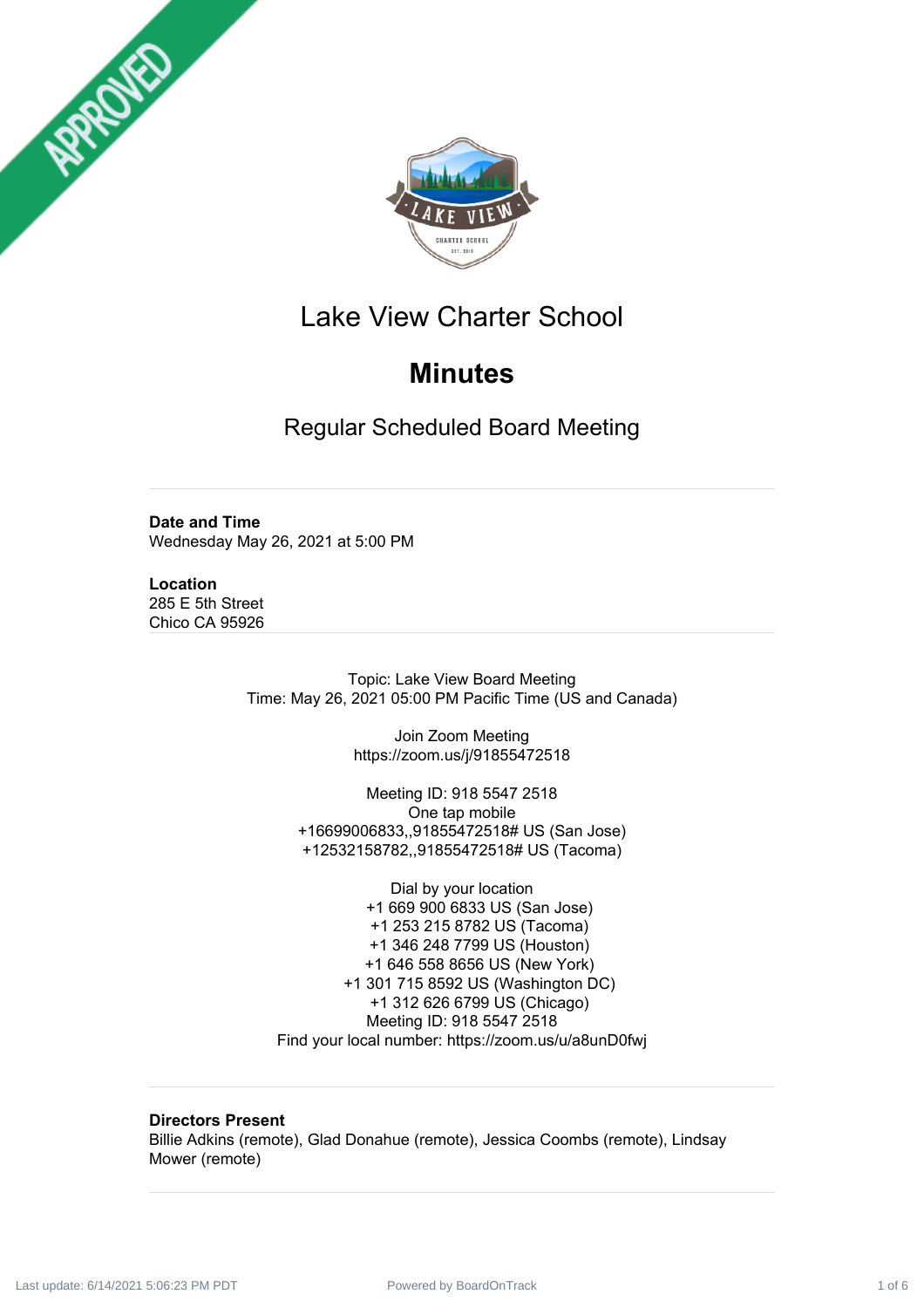#### **Directors Absent**

*None*

#### **Guests Present**

Darcy Belleza (remote), Julie Haycock-Cavender (remote), Katie Royer (remote)

#### **I. Opening Items**

#### **A. Record Attendance**

#### **B. Call the Meeting to Order**

Lindsay Mower called a meeting of the board of directors of Lake View Charter School to order on Wednesday May 26, 2021 at 5:08 PM.

#### **C. Approval of the Agenda**

Glad Donahue made a motion to approve the agenda. Billie Adkins seconded the motion. The board **VOTED** unanimously to approve the motion.

**Roll Call** Billie Adkins Aye Jessica Coombs Aye Lindsay Mower Aye Glad Donahue Aye

#### **D. Closed Session**

Lindsay Mower made a motion to move into closed session at 5:10 PM. Billie Adkins seconded the motion.

The board **VOTED** unanimously to approve the motion.

**Roll Call** Jessica Coombs Aye Billie Adkins Aye Lindsay Mower Aye Glad Donahue Aye

#### **E. Announcement of Action Taken in Closed Session**

Lindsay Mower made a motion to move out of closed session at 5:23 PM. Billie Adkins seconded the motion. Board decided to move Julie Haycock-Cavender's Executive Director Evaluation to June Board meeting. The board **VOTED** unanimously to approve the motion. Last vector de misions - Regular Schedule Board Charter Schedule Board Wiew Charter Schedule<br>
Olympics School - Regular School - Regular Schedules Charter Schedules - Minutes - Minutes - Minutes - Minutes - Minutes - Minu

#### **F. Public Comments**

Sara Rose Bonetti commended the Governing Board for working so hard.

#### **G. Approve Minutes**

Glad Donahue made a motion to approve the minutes from Special Board Meeting on 04-28-21. Billie Adkins seconded the motion.

The board **VOTED** unanimously to approve the motion.

#### **H. Approve Minutes**

Billie Adkins made a motion to approve the minutes from Regular Scheduled Board Meeting on 04-28-21.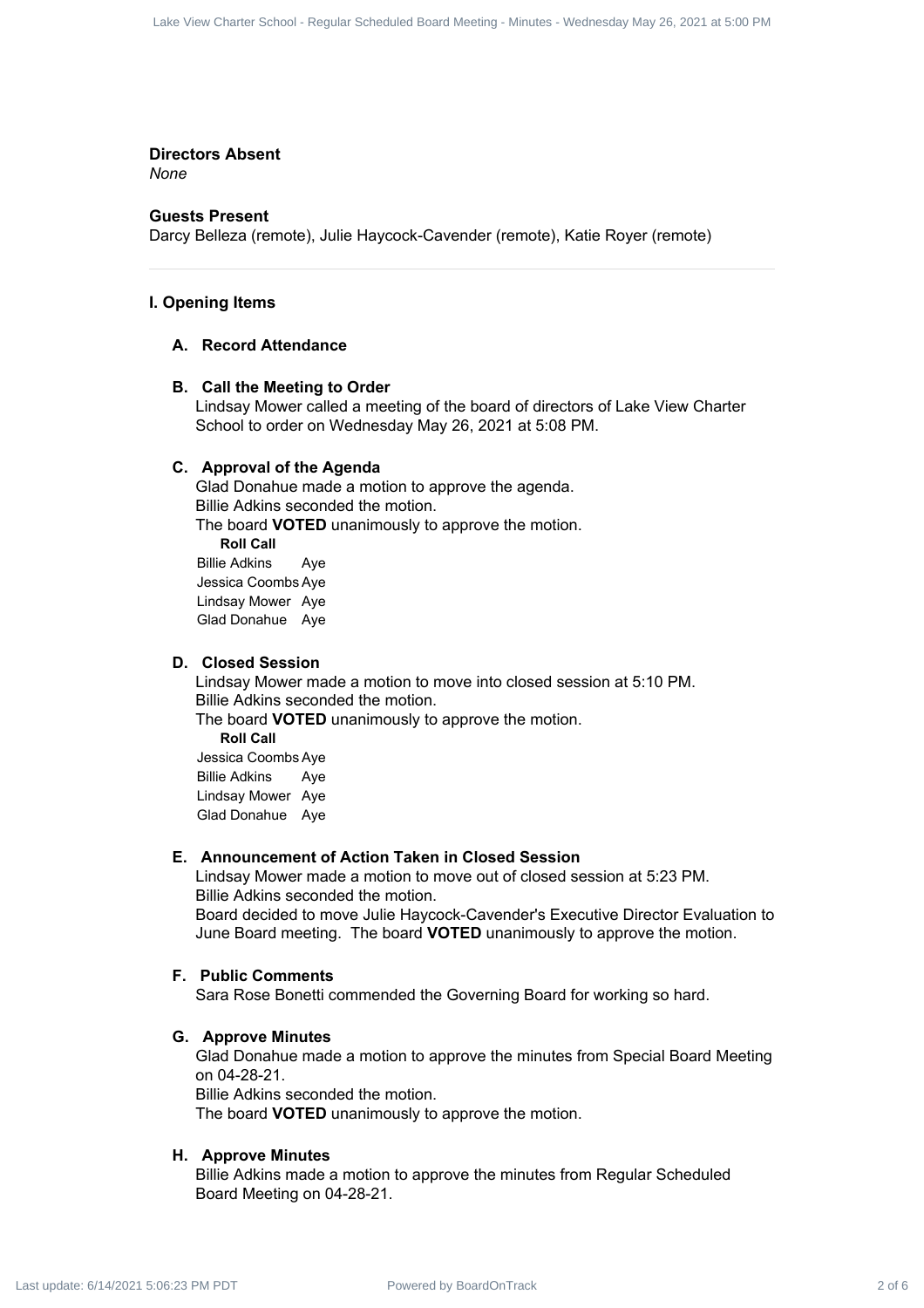Glad Donahue seconded the motion. The board **VOTED** unanimously to approve the motion.

#### **I. Executive Director's Report**

Julie Haycock-Cavender presented the *Executive Director's Report.*

- Sequoia Grove Charter Alliance updates- Employee Benefit Guide, Tech Refresh, new office spaces in Roseville and Sacramento
- Enrollment update- goal is 645 students, currently at 470 students
- Graduation and promotion updates
- Think Suite agreement ends 6/30/21. They are closing their doors 6/30/21.
- Enrichment update- Online Purchasing System and Library Resources (OPS) is the new ordering system
- AB1316

#### **II. Finance**

#### **A. April Financials**

Glad Donahue made a motion to approve April Financials. Billie Adkins seconded the motion. Darlington Ahaiwe presented the April Financials. The board **VOTED** unanimously to approve the motion. Universe Craig Board Charter Schedule Exchool 2 of 6 Lake View Charter Schedule Charter Schedule Charter School - Regular Schedule Schedule Schedule Schedule Schedule Schedule Schedule Schedule Schedule Schedule Schedule S

#### **B. Expanded Learning Opportunities (ELO) Grant Plan**

Lindsay Mower made a motion to approve Expanded Learning Opportunities (ELO) Grant Plan.

Billie Adkins seconded the motion.

Darcy Belleza presented the Expanded Learning Opportunities (ELO) Grant Plan. The board **VOTED** unanimously to approve the motion.

#### **C. Discussion and Potential Action on Executive Director Salary**

#### **Table/Compensation Package**

Billie Adkins made a motion to approve the Executive Director Compensation Study with the correction that Inspire Arts and Science School is a classroombased school. .

Lindsay Mower seconded the motion.

Kathy Daugherty presented the Executive Director Compensation Study with the correction that Inspire Arts and Science School is a classroom based school. The board **VOTED** unanimously to approve the motion.

#### **D. Stipend Chart**

Lindsay Mower made a motion to approve the Stipend Chart. Billie Adkins seconded the motion.

Julie Haycock-Cavender presented the Stipend Chart which includes job descriptions.

Glad Donahue asked if the MDIP stipend went to one person or a group. The board **VOTED** unanimously to approve the motion.

#### **E. Extra Duty Stipend Contract**

Billie Adkins made a motion to approve the Extra Duty Stipend Contract. Glad Donahue seconded the motion.

Julie Haycock-Cavender presented the Extra Duty Stipend Contract. The board **VOTED** unanimously to approve the motion.

## **III. Academic Excellence**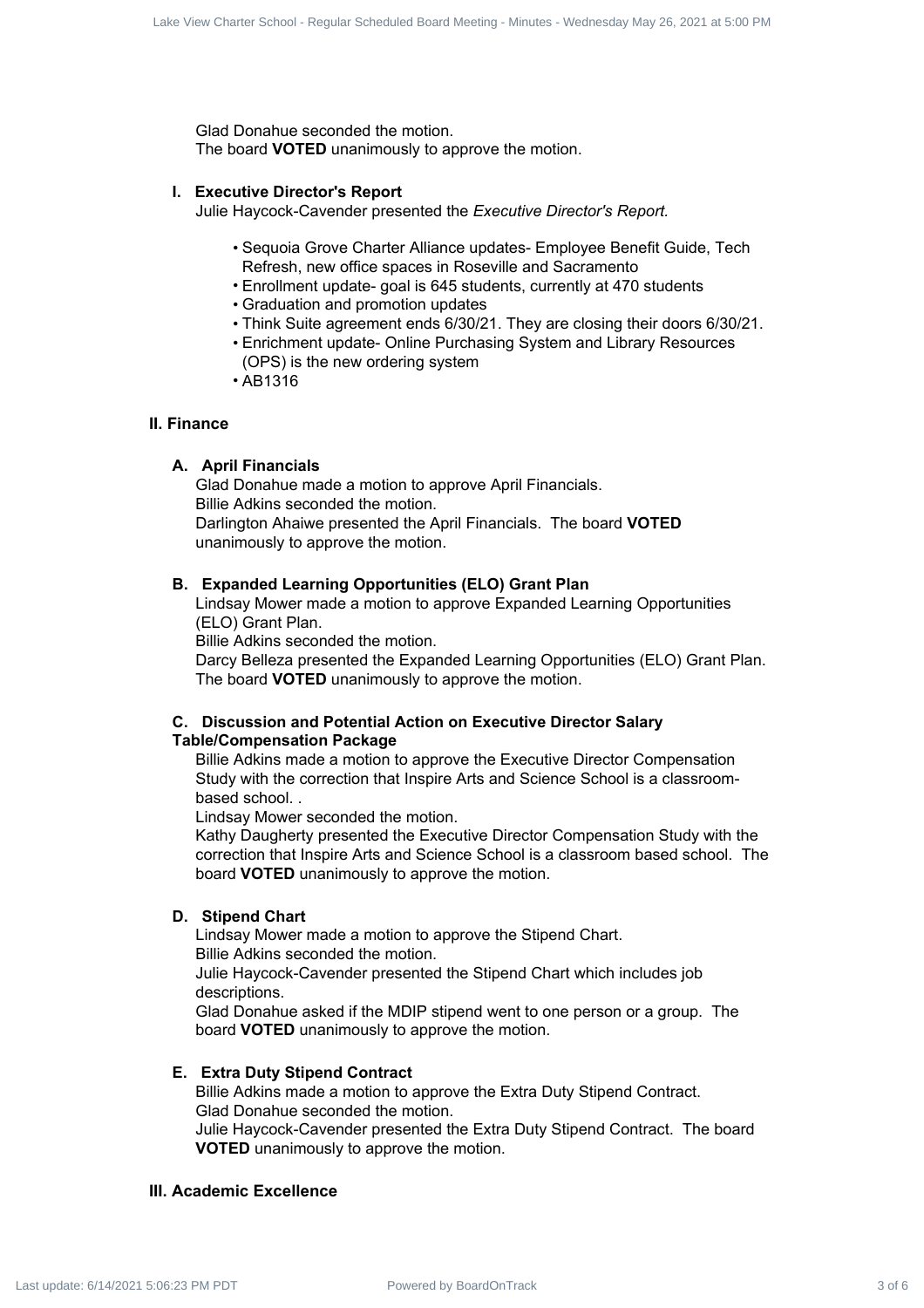**A. Learning Continuity and Attendance Plan and Budget Overview for Parents** Darcy Belleza presented the Local Control and Accountability Plan and Budget Overview for Parents.

#### **B. Vote to Close the Board Meeting. at 6:17 PM.**

Lindsay Mower made a motion to close the Board meeting at 6:15 PM. Billie Adkins seconded the motion. The board **VOTED** unanimously to approve the motion. Billie Adkins made a motion to open Public Hearing. Glad Donahue seconded the motion. The board **VOTED** unanimously to approve the motion. Universe Crack Entertainmuntant and Attentations 4 minutes Charter Schedule 2 of Finance<br>
A. Learning Continuum and Attentations Finance Meeting and Attentations and Activities of Scheduled Board Meeting and Attentations o

#### **C. Public Hearing for Local Control and Accountability Plan (LCAP) and Budget Overview for Parents (BOP)**

No comments at Public Hearing.

#### **D. Vote to Close Public Hearing**

Lindsay Mower made a motion to close the Public Hearing at 6:17 PM. Billie Adkins seconded the motion. The board **VOTED** unanimously to approve the motion.

#### **E. Lindsay Mower re-opened the Board Meeting at 6:17 PM.**

#### **IV. Operations**

### **A. Benefits Package Options**

Royce Gough explained the Employee Benefits Guide 2021-2022.

#### **B. Teacher Induction Program and Policy**

Lindsay Mower made a motion to approve the Teacher Induction Program and Policy.

Billie Adkins seconded the motion.

Darcy Belleza presented the Teacher Induction Program and Policy ending the school's internal program but will offer up to \$2000 reimbursement if completed through a 3rd party program. The board **VOTED** unanimously to approve the motion.

## **C. Employee Handbook 2021-2022**

Billie Adkins made a motion to approve the Employee Handbook for 2021-2022. Glad Donahue seconded the motion.

Darcy Belleza presented the Employee Handbook for 2021-2022. The board **VOTED** unanimously to approve the motion.

## **V. Governance**

#### **A. Discussion and Potential Action on Board Meeting Date Change for June 2021 and Calendar for the 2021-2022 School Year**

Lindsay Mower made a motion to approve the June board meeting date change to June 14, 2021 at 4:30 PM and to conduct board meetings the 2nd week of the month for 2021-2022.

Billie Adkins seconded the motion.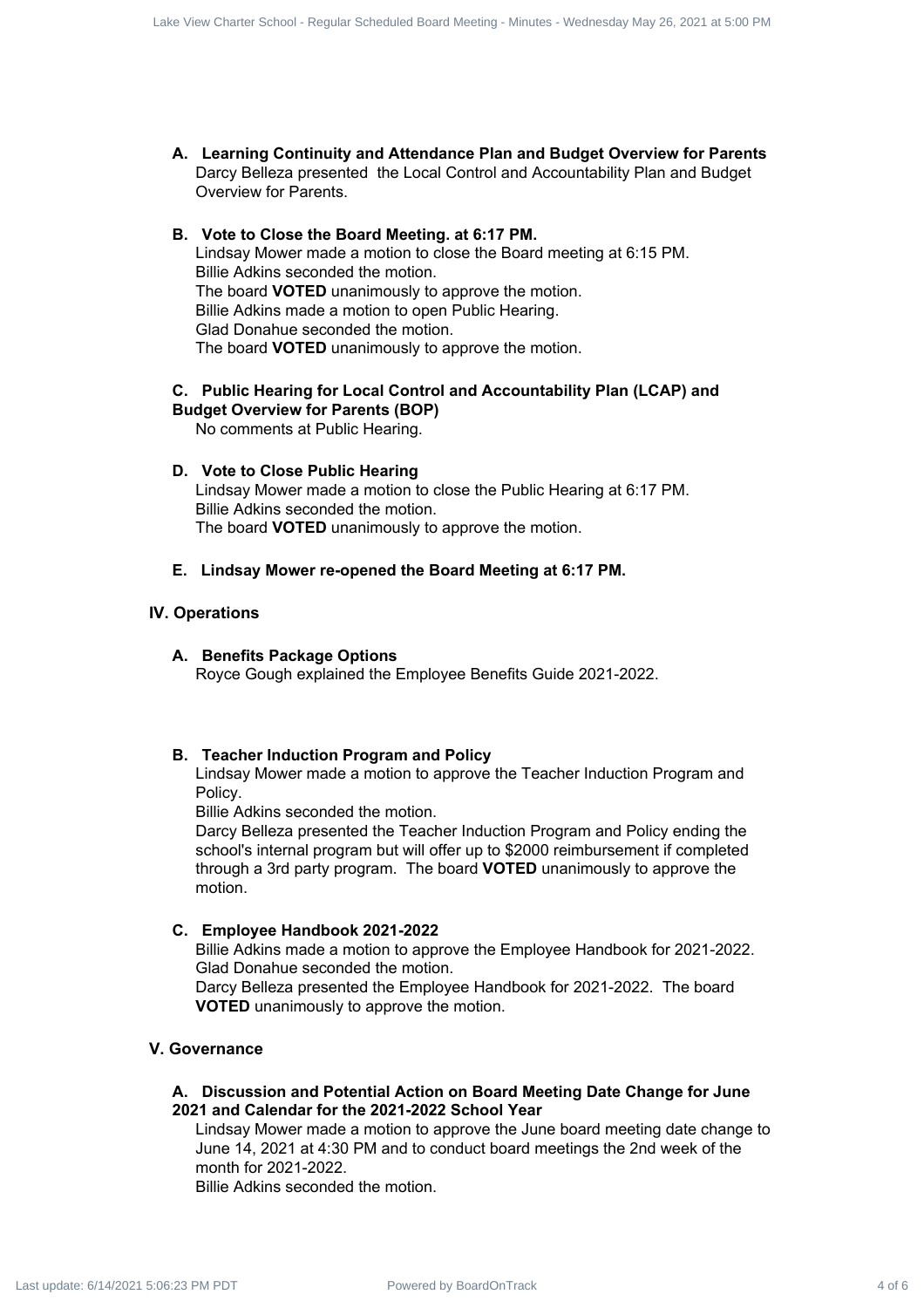The board **VOTED** unanimously to approve the motion.

**B. Discussion and Potential Action on Board Member Recruitment** Glad Donahue made a motion to approve Sarah Wells as new Lake View Governing Board Member. Billie Adkins seconded the motion. The board **VOTED** unanimously to approve the motion.

#### **C. Upcoming Compliance Items**

Julie Haycock-Cavender presented the upcoming compliance items.

#### **VI. Closing Items**

#### **A. Board of Director's Comments & Requests**

Lindsay Mower asked if board meetings would go to in-person June 2021 and forward.

Julie Haycock-Cavender advised that we have no new guidance at this time. Glad Donahue inquired about Sequoia Grove Charter Alliance needing a Lake View board member.

#### **B. Announcement of Next Regular Scheduled Board Meeting**

Lindsay Mower announced the Next Regular Scheduled Board Meeting is June 14, 2021 at 4:30 PM.

#### **C. Adjourn Meeting**

Lindsay Mower made a motion to adjourn the meeting. Billie Adkins seconded the motion. The board **VOTED** unanimously to approve the motion. There being no further business to be transacted, and upon motion duly made, seconded and approved, the meeting was adjourned at 6:44 PM.

Respectfully Submitted, Lindsay Mower

Prepared by: Katie Royer

Noted by: \_\_\_\_\_\_\_\_\_\_\_\_\_\_\_\_\_ Billie Adkins (Jun 20, 2021 20:12 PDT) Board Secretary [Billie Adkins](https://na2.documents.adobe.com/verifier?tx=CBJCHBCAABAAZSsxgiuJexg4ijuekNeJ9pjEbGPU1236)

Public Comment Rules: Members of the public may address the Board on agenda or non-agenda items through the teleconference platform, Zoom. Zoom does not require the members of the public to have an account or login. Please either utilize the chat option to communicate to the administrative team of your desire to address the Board or simply communicate orally your desire to address the Board when the Board asks for public comments. Speakers may be called in the order requests are received. Comments are limited to 2 minutes each, with no more than 15 minutes per single topic. If a member of the public utilizes a translator to address the Board, those individuals are allotted 4 minutes each. If the Board utilizes simultaneous translation equipment in a manner that allows the Board to hear the translated public testimony simultaneously, those individuals are allotted 2 minutes each. By law, the Board is allowed to take action only on items on Universe Contraction Figure Londont Exertistical Scheduled Real Contractions of 6 Care Charter School - Regular Scheduled Board Meeting - Regular Schedule Board Meeting - Minutes - Wednesday May 26, 2021 at 5:00 PM Last up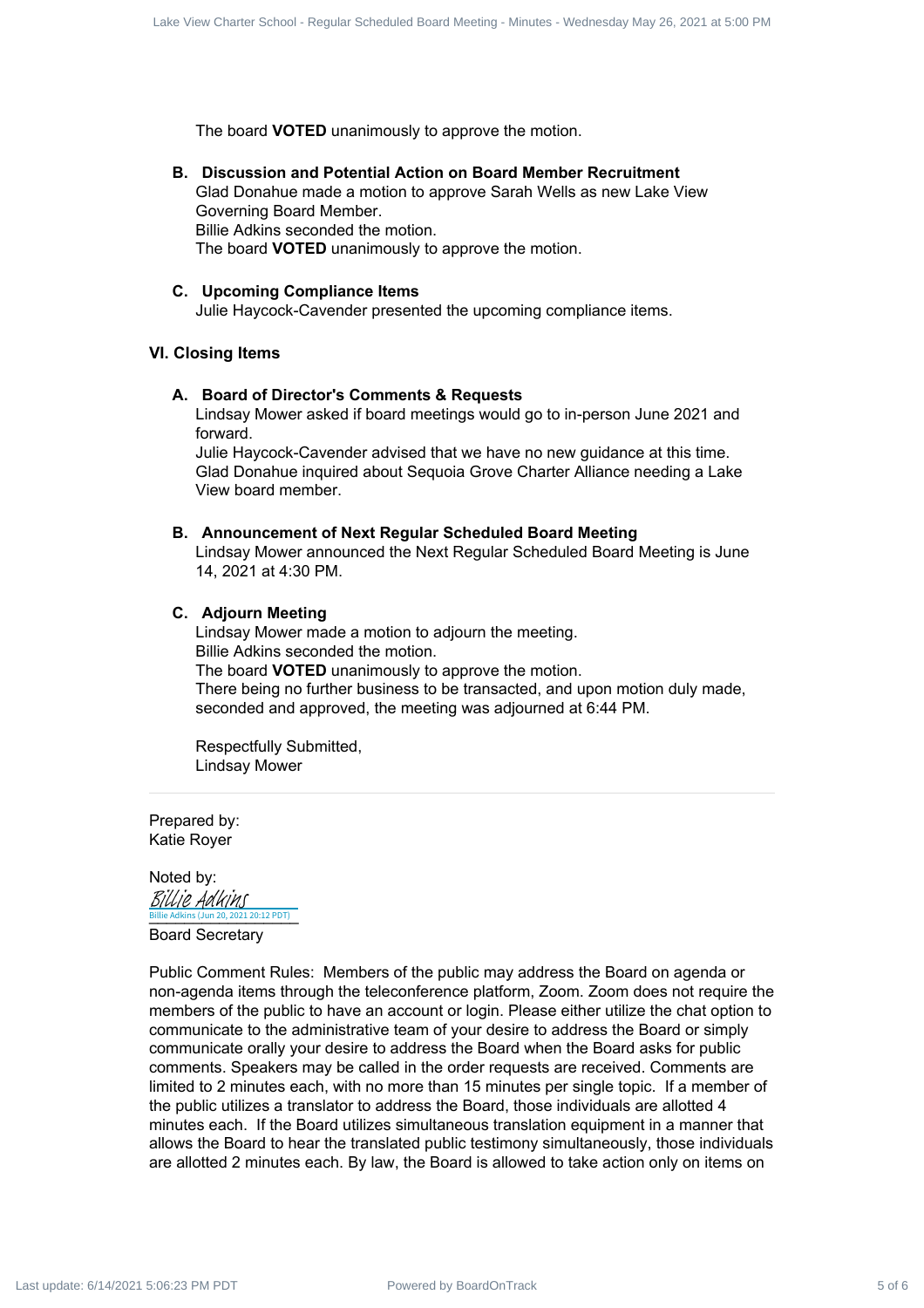the agenda. The Board may, at its discretion, refer a matter to school staff or calendar the issue for future discussion.

Note: The Governing Board encourages those with disabilities to participate fully in the public meeting process. If you need a disability-related modification or accommodation, including auxiliary aids or services, to participate in the public meeting, please contact the Governing Board Office at (562) 584-0427 at least 48 hours before the scheduled board meeting so every reasonable effort can be made to accommodate you. (Government Code § 54954.2; Americans with Disabilities Act of 1990, § 202 (42 U.S.C. § 12132)). Last view Charter Board Charter School 2 charter School - Regular School - Regular Schedule Charter School - Regular Schedule Board Meeting - Minutes - Wednesday May 26, 2021 at 5:00 PM Last update: 19 at 5:00 PM Last upd